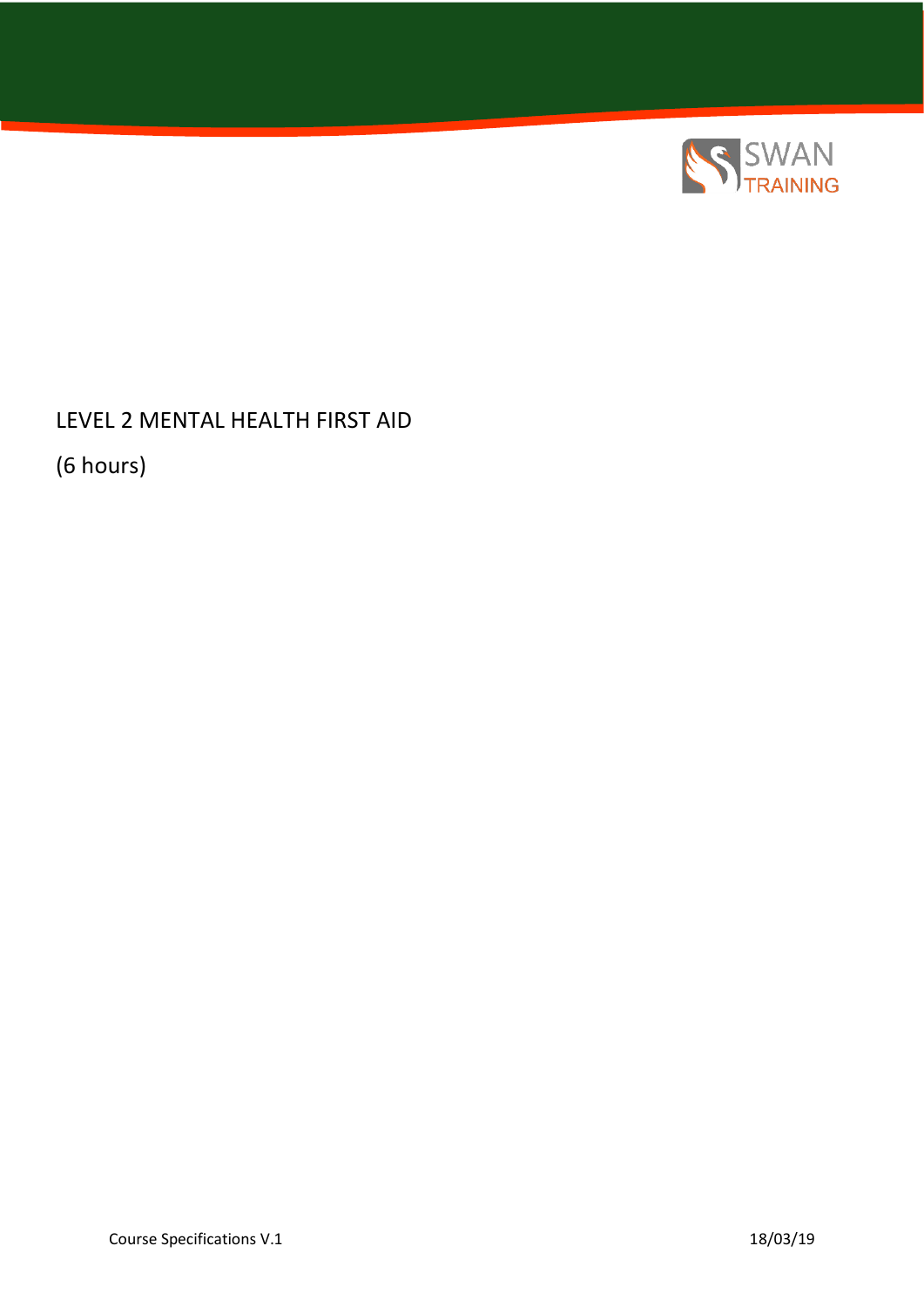## **COURSE SPECIFICS**

**Age**: 14+ **Maximum**: 16 Candidates **Duration**: 6 hours **Cost**: £699.00 + VAT **Location**: Your premises

## **Qualification delivery**

The qualification has 6 assigned guided learning hours (GLH) and 7 hours total qualification time (TQT). GLH indicates the number of classroom contact hours that the learner will undertake. TQT includes GLH but also takes into account any unsupervised learning and is an estimate of how long the average learner will take to complete the qualification.

The minimum classroom contact time of 6 hours can be spread over a maximum of 3 weeks. Each session must be a minimum of two hours.

The class ratio for the qualification is a maximum of 16 learners to 1 Trainer/Assessor.

| <b>LEARNING OUTCOMES</b>                               | <b>ASSESSMENT CRITERIA</b>                                       |
|--------------------------------------------------------|------------------------------------------------------------------|
| The learner will:                                      | The learner can:                                                 |
| 1. Know what mental health is, why people develop      | 1.1 Define mental health                                         |
| mental health conditions and the role of a First Aider | 1.2 Indicate understanding of the stigma surrounding             |
| for mental health                                      | mental health                                                    |
|                                                        | 1.3 Identify factors that can affect a person's mental<br>health |
|                                                        | 1.4 Understand the role of a First Aider for mental<br>health    |
| 2. Know how to provide advice and practical            | 2.1 Outline the advice that should be provided to a              |
| support for a person presenting a mental               | person suffering from a suspected                                |
| health condition                                       | mental health condition                                          |
|                                                        | 2.2 Know when to contact the emergency services in               |
|                                                        | respect of first aid for mental health                           |
| 3. Know how to recognise and manage stress             | 3.1 Identify signs of stress                                     |
|                                                        | 3.2 State how stress can be managed                              |
| 4. Know how to recognise a range of mental             | 4.1 Identify signs and/or symptoms for the following             |
| health conditions                                      | mental health conditions:                                        |
|                                                        | • Depression                                                     |
|                                                        | • Anxiety                                                        |
|                                                        | • Psychosis                                                      |
|                                                        | • Eating disorders                                               |
|                                                        | · Suicide                                                        |
|                                                        | • Self-harm                                                      |
| 5. Understand the impact of substance abuse            | 5.1 State potential effects of alcohol and drug abuse on         |
| on mental health                                       | a person's mental health                                         |
|                                                        |                                                                  |
| 6. Understand the first aid action plan for            | 6.1 Demonstrate the application of the first aid action          |
| mental health and be able to put it in place           | plan for mental health                                           |
| 7. Know how to implement a positive mental             | 7.1 State key factors in providing a positive mental             |
| health culture in the workplace                        | health culture in the workplace                                  |